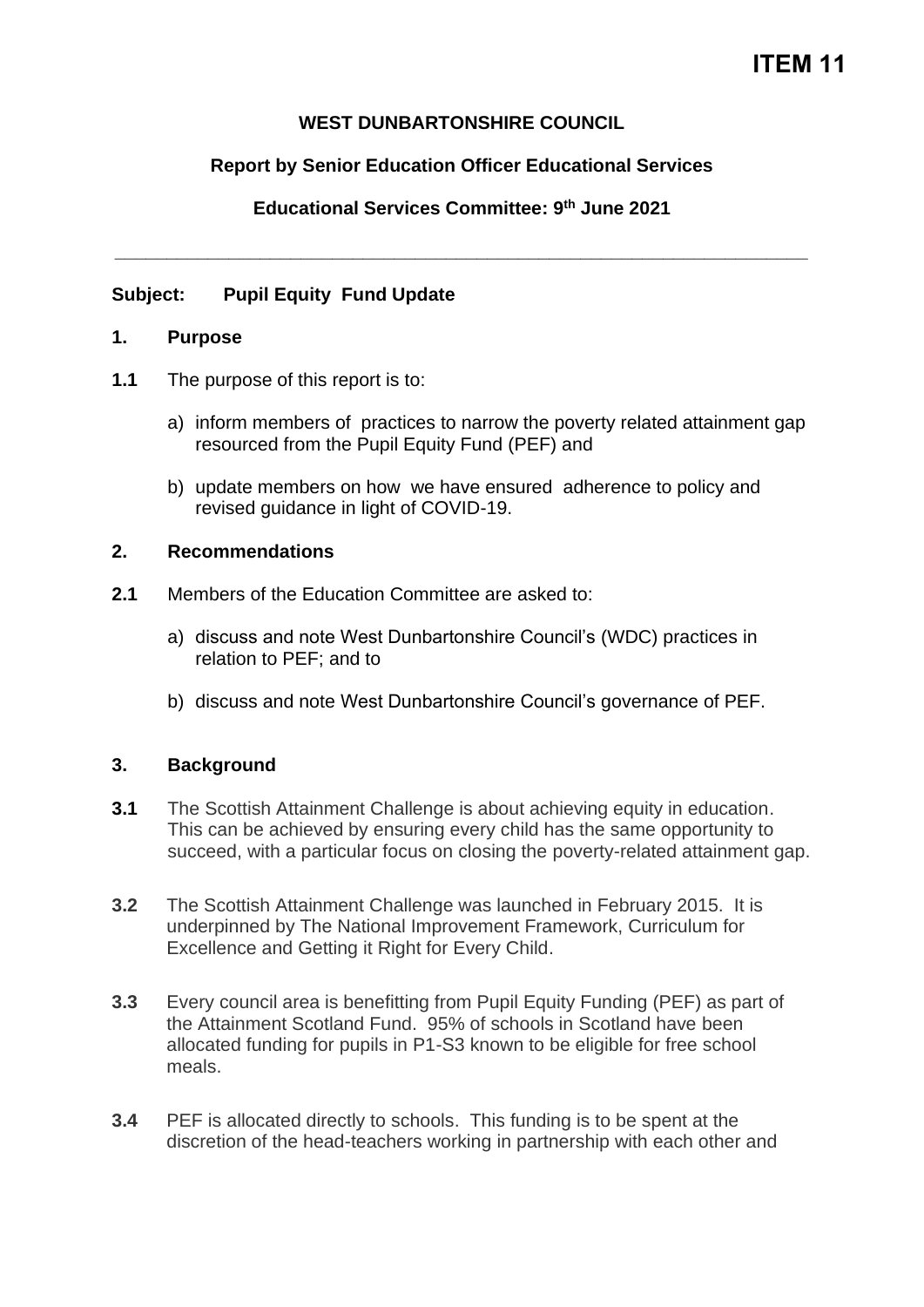their local authority. School communities will be responsible for identifying, planning and implementing interventions.

- **3.5** In response to the Covid 19 pandemic and recognising the additional challenges and demands facing our children and families and those supporting them, Scottish Government have produced revised guidance. PEF [National Operational Guidance 2020.](file:///C:/Users/u443837/Downloads/PEF+National+Operational+Guidance+2020+-+Final%20(1).pdf) There is also a link to [Refreshed](https://education.gov.scot/improvement/Documents/sac79-sac-and-third-sector-partnerships.pdf)  [guidance](https://education.gov.scot/improvement/Documents/sac79-sac-and-third-sector-partnerships.pdf) on working with the third sector to help support schools make the best use of funding with other partners and the guidance produced by Youth Link Scotland [a schools guide.](https://www.youthlinkscotland.org/media/3914/youth-work-a-guide-for-schools.pdf)
- **3.6** The essence of PEF stays the same; supporting equity, recognising long term planning, ensuring focus on those funding is intended for and targeting interventions to meet their needs and engaging with  $3<sup>rd</sup>$  sector organisations to do so. The changes highlight that schools and local authorities should work together to support families, address the digital divide and focus particularly on wellbeing.
- **3.7** In addition to existing 2021/22 PEF allocations, additional funding has been agreed to provide further resource to schools to tackle the poverty related attainment gap, recognising the new and additional challenges schools and their children and young people face as a result of Covid-19. This is being issued as a 15% uplift to the previously published 2021/22 PEF allocations for schools.

### **4. Main Issues**

- **4.1** WDC is committed to working with a range of stakeholders, to ensure positive outcomes for those most at risk of missing out as a result of poverty. We ensure all of our schools are clear about the steps they need to take to actively promote and monitor high quality learning experiences; reduce the poverty related gap and increase attainment in literacy, numeracy and health and well-being.
- **4.2** Senior managers in school and at central level are clear of their roles in planning, managing and monitoring interventions to address inequity in a range of ways such as:
	- Planning support focussed on the twelve interventions for inequity as identified by Scottish Government (Appendix 1 twelve interventions model);
	- robust tracking and monitoring at class and school level focussing on individual pupils; knowing their gaps and plans to address;
	- ensuring targeted and timely interventions using existing school resources such as support staff, supported study, mentors and buddies.
- **4.3** Continuing staff development is integral to supporting and ensuring appropriate targeted interventions and scrutiny of impact and spends.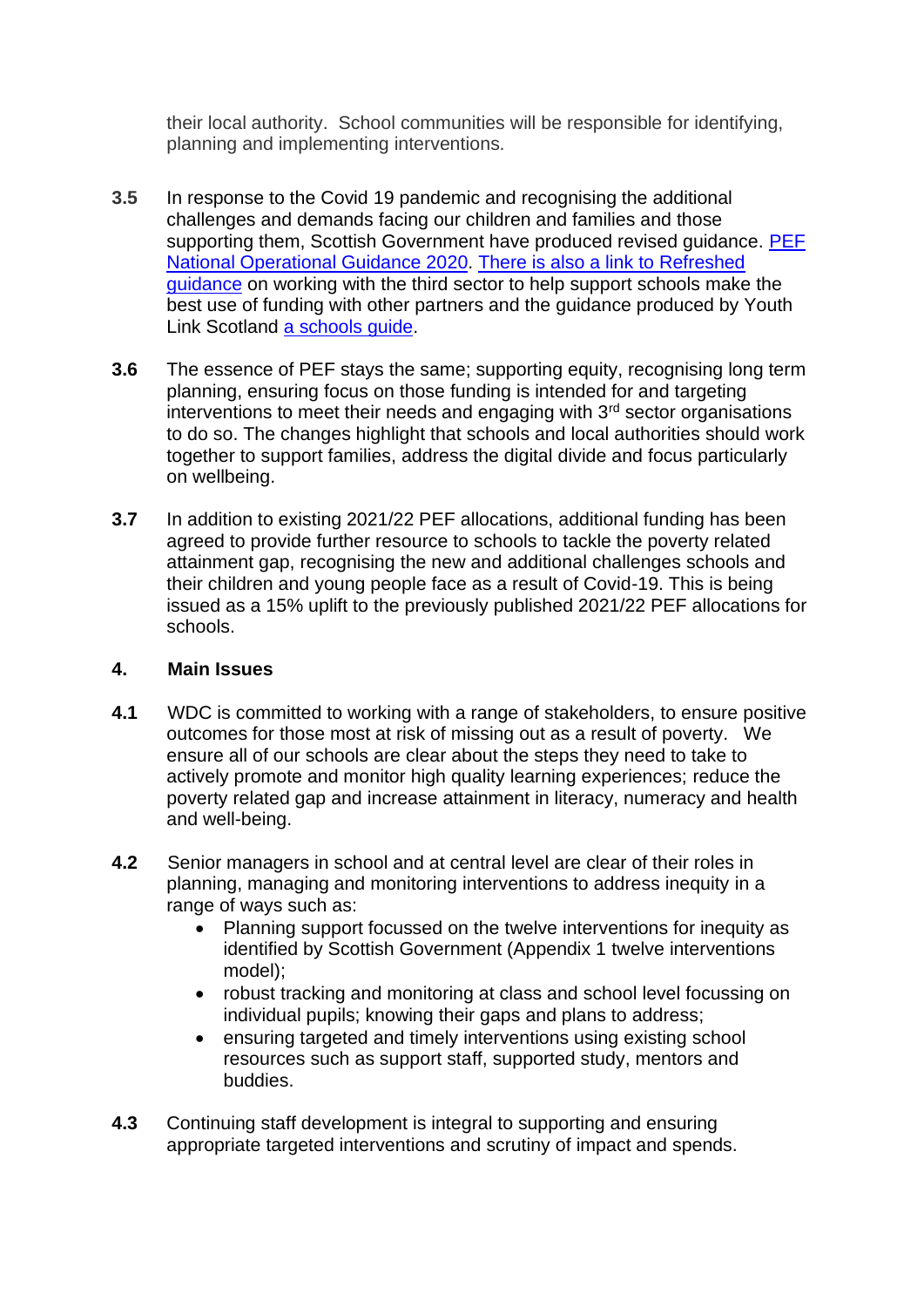Governance arrangements ensure joined up and collegiate approaches to this. (Appendix 2 PEF governance)

- **4.4** All of our schools are successfully engaging in a range of interventions to narrow the gap; reflecting the twelve identified interventions for equity and the impact of the pandemic on their children and families. The number instigated depends on the financial allocation to the schools and the costs associated with individual plans. It is difficult to attribute impact on attainment to any one intervention as these form part of the bigger picture of school improvement and its many facets. It appears that many of the main themes of intervention/projects overlap between different areas – for example literacy and family learning, HWB and family learning, play pedagogy and professional learning.
- **4.5** Some examples of effective PEF planning and spending are:

# **Additional Support Needs Settings**

- 1. The Choices Programme aims to develop the Health and Wellbeing of pupils through the improved use of outdoor activities. This involves working in partnership with the Leamy Foundation and Greenspace to develop the school garden and grounds. This also develops life skills and helps develop a sense of achievement. Provision of the outdoor teaching area that has helped in the current Covid 19 Climate; enabling pupils to learn and work outdoors. Attendance support is an ongoing issue individual to needs of these young people and will take time to demonstrate impact.
- 2. Kilpatrick school have developed their outdoor learning through play provision. This has enabled the safe use of learning outside with improved resources and professional learning of staff. This has increased opportunities for learning through play for all children and lead to improvements for targeted pupils in verbal communication and eye contact, initiating behaviour and social emotional reciprocity.

# **Primary Schools**

1. The main focus of educational recovery for Linnvale Primary School has been the use of outdoors to support wellbeing, learning and the transition back to school. They have used the development of school grounds and the local area around the canal to build upon opportunities for wider achievement for pupils through outdoor learning and related externally accredited awards such as John Muir and Wild Explorer Awards. All P7 pupils have undertaken Dynamic Youth Awards as a result of this learning experience. This has been very successful and pupils and staff speak highly of the impact of these experiences on the experiences on their return to school, engagement with learning and relationships with staff and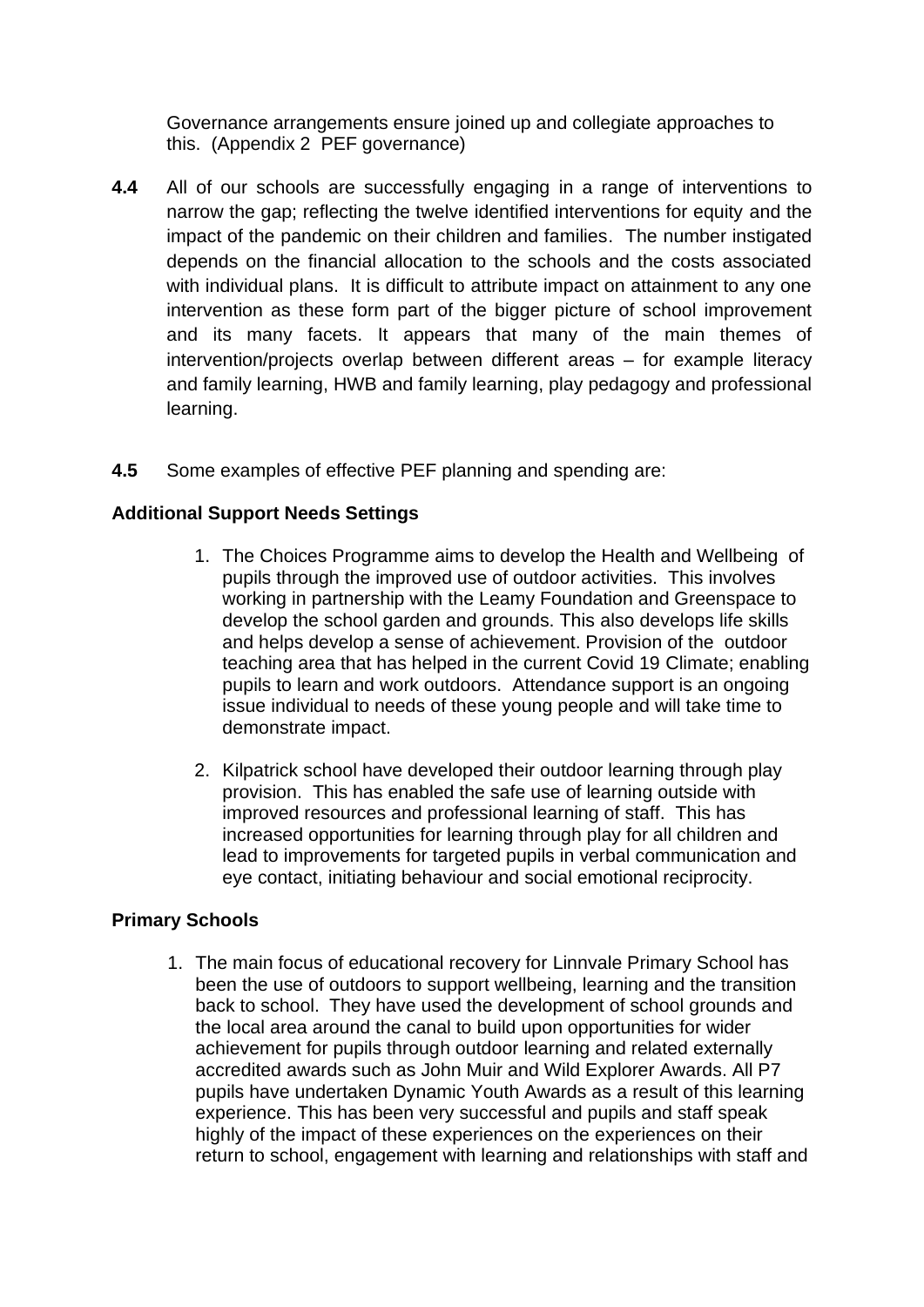peers.

2. St Kessog's Primary School have focussed on supporting children and families by employing a Pupil and Family Support Worker. This intervention is proven locally and nationally to make a difference to family engagement and support opportunities and has proven invaluable during the pandemic and return to school. In school the worker has focussed on supporting targeted individuals who it is recognised would benefit from opportunities to engage 1-1 with a 'significant adult', supporting social and emotional wellbeing and engagement with learning. To compliment this intervention, the worker also engages with the families of children to ensure appropriate support and signposting is in place facilitating broader supports to families.

## **Secondary Schools**

- 1. Vale of Leven Academy has continued to focus funding supporting the social and emotional wellbeing of young people and in developing engagement opportunities for those hardest to reach and most impacted by the pandemic. They have a well used Breakfast Club, Uniform access, Nurture Room and enhanced pupil support areas. They have invested in additional staff with specific focussed groups of young people and their families which ensures a broader reach of young people are enabled to feel safe, secure and ready to engage with learning and a broader reach of support for vulnerable families.
- 2. St Peter the Apostle High School have focussed on wellbeing and readiness to return to learning for their young people. Their investment in Pupil and Family Support Staff and Raising Attainment staff has enabled additional focus and support to improve the attendance and punctuality of young people via a range of interventions with a specific focus on protected groups. They are also focussing on supporting those young people who have difficulty engaging, with aims to reduce the number of young people excluded from education via a range of interventions including nurture, enhanced targeted support, family engagement and a commitment to inclusion

Local Learning Community example

St Peter the Apostle Learning Community have continued to implement a project which is developing Approaches to Enhanced Transition. This has resulted in a reduction in exclusion data and improved well-being outcomes for target groups with a specific focus on learners in SIMD  $1 + 2$ . Improved partnership working including health, social work, psychological services and 3rd sector organisations have been developed and improved parental engagement in supporting learner participation in enhanced transition opportunities.

**4.7** Measurements of success and impact have varied from project to project; containing a range of statistical and softer data. Realistically, it is expected that longitudinal analysis of impact is necessary to determine the success of most interventions in narrowing the gap. It is also apparent that no one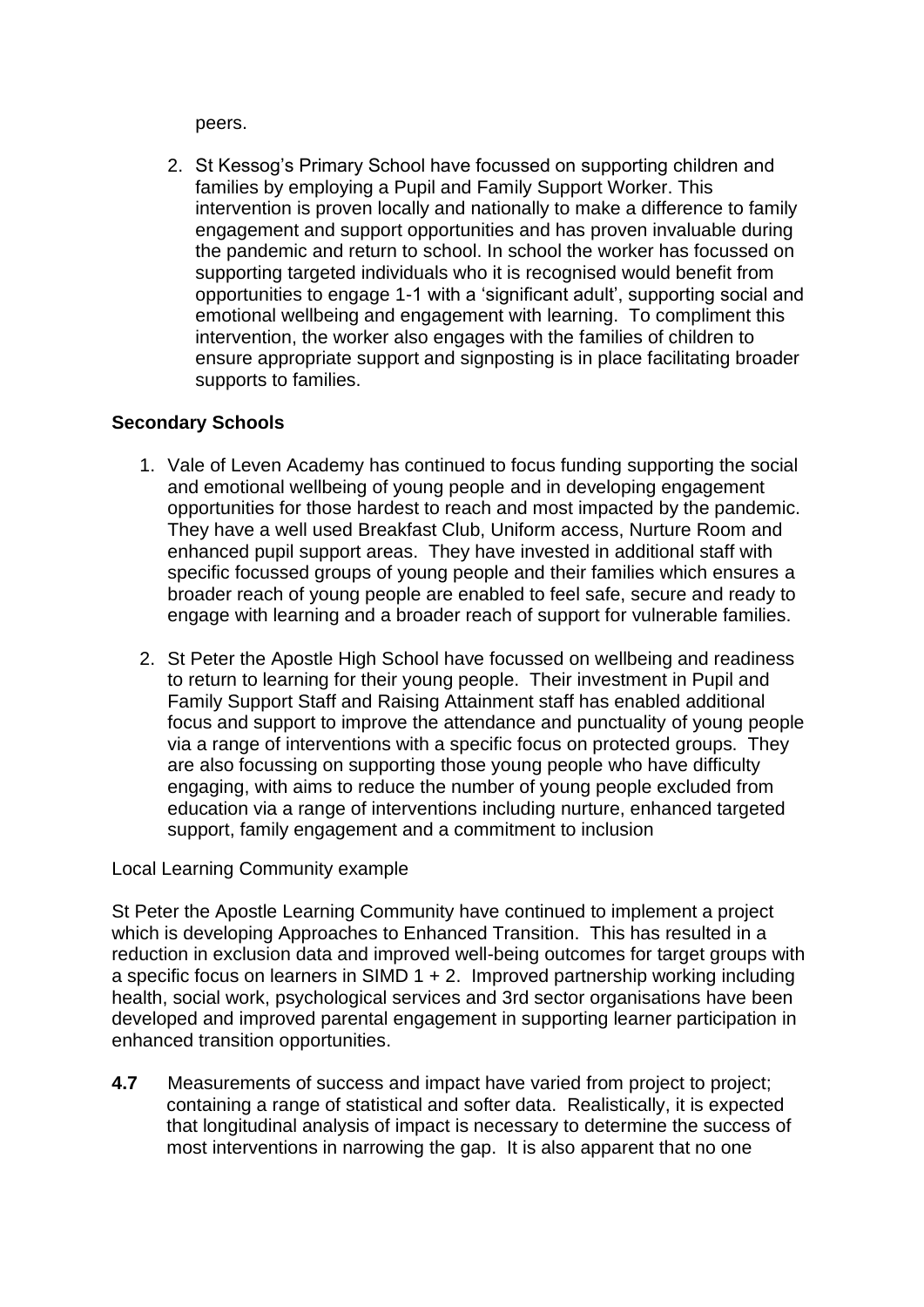intervention alone will raise attainment. It is also notable that COVID has impacted on school plans and as a result outcomes are harder to measure than previously anticipated due to move to remote supports, varying degrees of pupils engagement, staff re-deployment and re-focus on priorities for schools, pupils and families. Accordingly plans have been adapted to reflect the impact of COVID on children and their families and the most pressing current needs.

### **5. People Implications**

**5.1** There are no people implications as a result of this report; however it is essential that robust systems are in place to ensure appropriate staff training and recruitment.

## **6. Financial and Procurement Implications**

- **6.1** There are no direct financial implications for Community Planning West Dunbartonshire resulting from this report. All activities related to the implementation of these interventions are contained within PEF Budgets.
- **6.2** Total Pupil Equity Funding in West Dunbartonshire for Session 2020-2021 was £3,353, 520 and £ 3,302,404 for session 2021-22. An additional £495,000 has been allocated to schools to support the response to the pandemic.
- **6.3** By end of the reporting period, funding for the session 2020-21 was fully committed and spent. Monitoring of spend for session 2021-22 indicates all funding for this session will be committed and spent.
- **6.4** Financial scrutiny has been ensured via monitoring at school level, reporting updates to Senior Education Officers and WDC Finance Business Partner.
- **6.5** We are continuing work with Procurement partners to ensure compliance and scrutiny of all spends and that Head teachers have appropriate training to manage funds in line with Council policy.

### **7. Risk Analysis**

- **7.1** If the Council is unable to ensure positive outcomes for children, we will not be meeting their needs (Children and Young People Act 2014) (Equalities Act 2010).
- **7.2** If the Council is unable to narrow the poverty related gap this could result in reputational damage.
- **7.3** If the Council were not able to manage and monitor spends appropriately then there is risk of reputational damage and inequity.

# **8. Equalities Impact Assessment (EIA)**